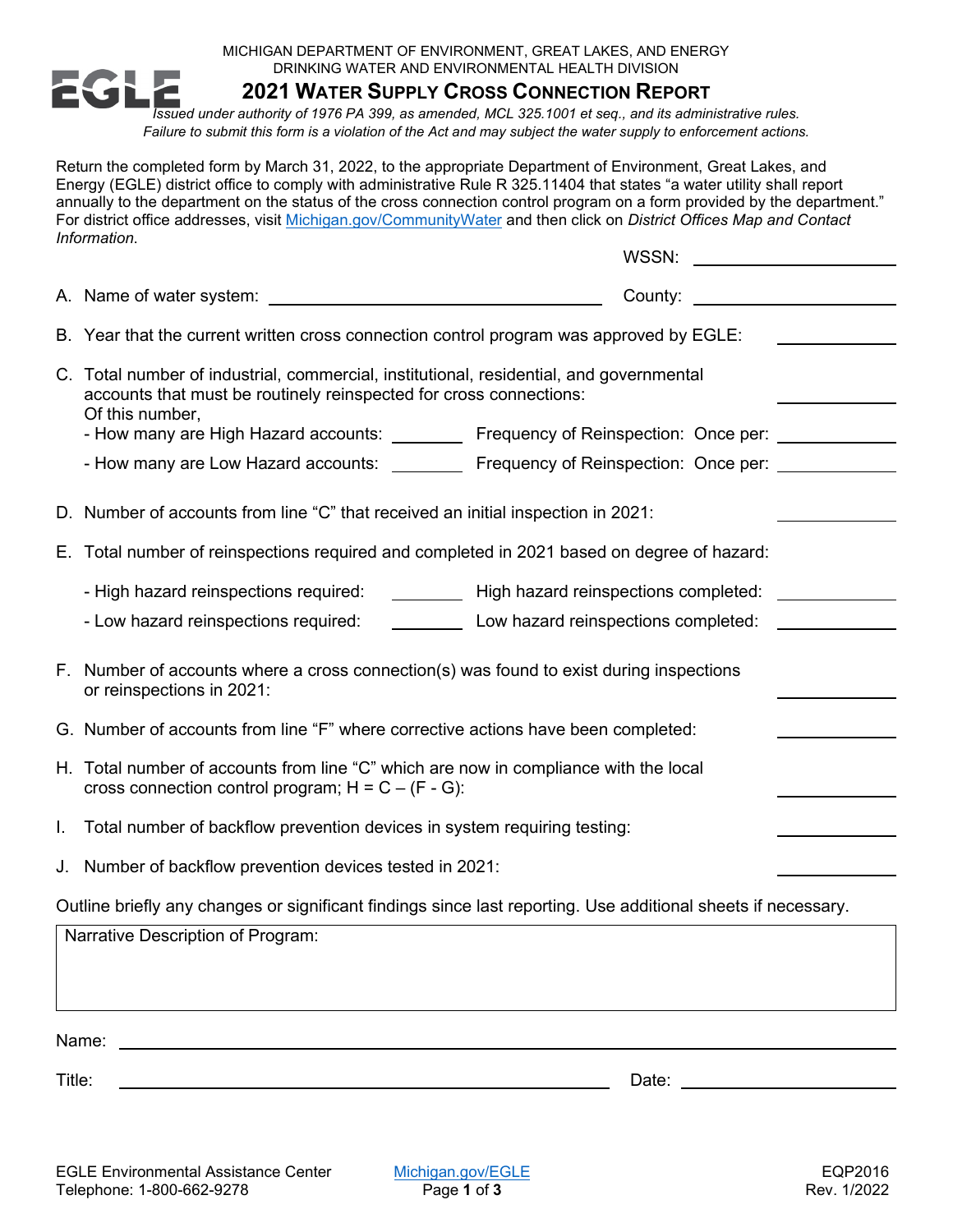

## **Instructions for completing the Water Supply Cross Connection Report**

## **Definitions**:

Inspection: The initial visit to an account to determine whether the potential for a cross connection exists.

## Reinspection: Any of the following activities:

- 1. A periodic, scheduled return visit to ensure that air gaps and protective devices are in place and operating properly. The frequency of this type of reinspection is determined after the initial inspection and is based on the degree of hazard. An example of this type of reinspection is a yearly visit to a facility with a chemically treated boiler with an RPZ device installed.
- 2. A visit made at the request of a customer due to flow, water quality, or other problems, during which the water utility checks for cross connections. An example of this type of reinspection is a visit to investigate a taste and odor complaint that includes examining several vacuum breaker installations.
- 3. A follow-up visit to confirm that a customer has eliminated a discovered cross connection or installed an appropriate protective device. An example of this type of reinspection is a return visit 30 days after a cross connection is discovered to confirm that a suitable air gap has been installed at a mixing tank as required by the water utility.

**A, B**. This is basic information to be provided by the water system.

**C**. This is the total number of accounts requiring routine reinspections. Some water accounts, due to a very low degree of cross connection hazard, are not routinely reinspected and should not be included on this line. Because high-hazard and low-hazard accounts may have different reinspection frequencies, they should be listed separately.

**D**. This is the number of accounts that were new to your program during the year and have received their initial inspection.

**E**. This is the number of inspections that should have been completed during the year based on the information provided in C, compared to the number actually completed. As an example calculation, a water system with 20 high-hazard accounts (requiring annual reinspections) and 50 low-hazard accounts (requiring inspections every 2 years) would have a total of 45 inspections due for the year (all 20 of the high-hazard accounts, plus one-half of the low-hazard accounts).

**F**. Any cross connections discovered during the year that required corrective action should be included on this line. Corrective actions include creation of an air gap, installation of a backflow prevention device, repair of a defective device, elimination of improper bypasses around devices, etc.

**G**. Accounts where a reinspection has been completed to confirm that the discovered cross connection was eliminated, or an appropriate protective device was installed, should be included on this line.

**H**. The value from line G should first be subtracted from line F, and the result should be subtracted from line C to obtain the value for this line.

**I, J**. The device testing frequency is set by the water utility based on the degree of hazard. The number listed in J may be less than the number listed in I, because some devices may require less than annual testing.

Narrative Description of Program: Any pertinent information, such as system-wide public education activities, loss of accounts due to facility closure or change of owner/tenant, significant enforcement, etc. should be included in this section.